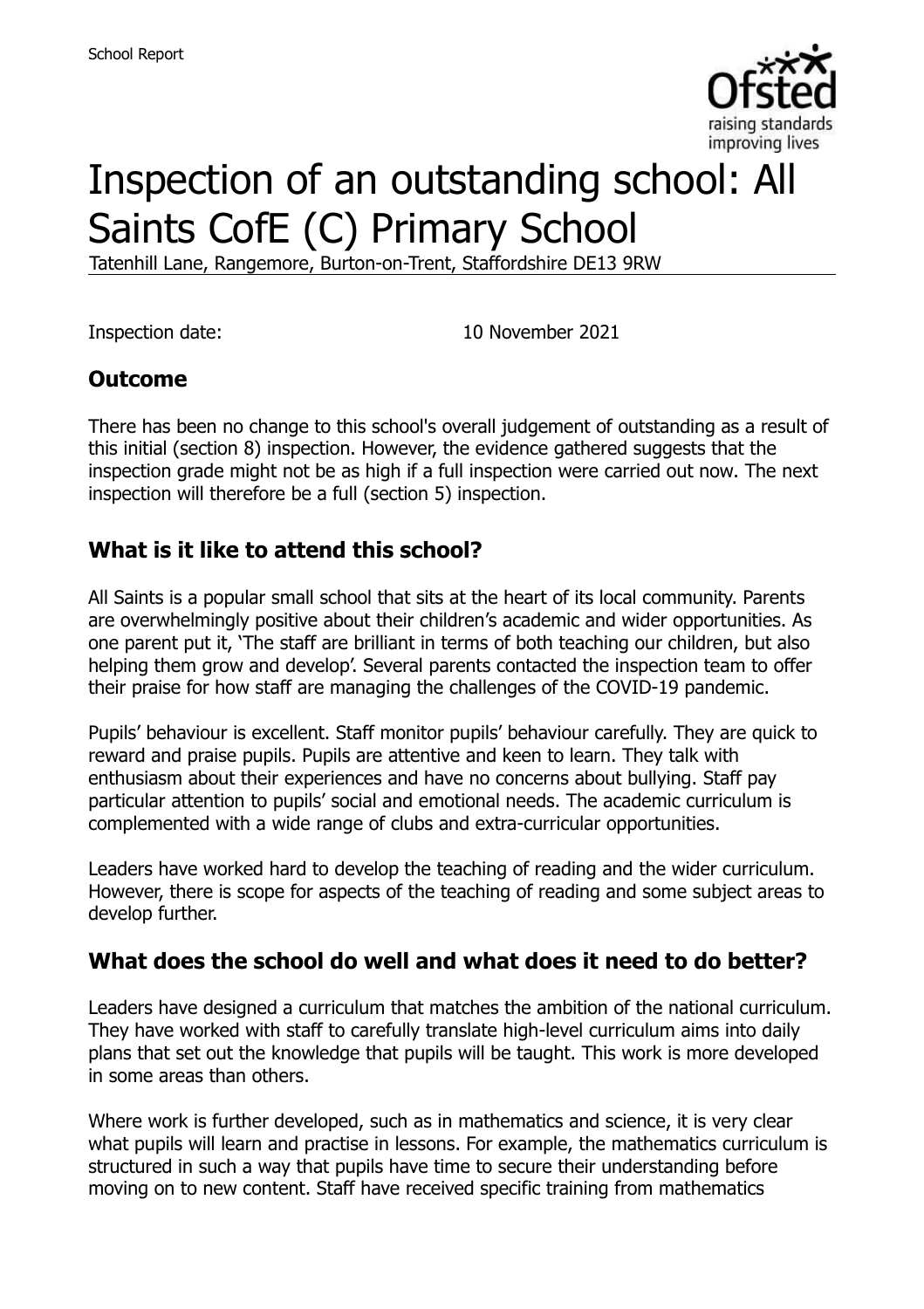

specialists. Similarly, in science, the school's subject leader has taken time to consider subject content. The science curriculum is carefully designed. Pupils acquire knowledge of important concepts and how to work scientifically. These concepts and practical work are woven carefully together.

However, some aspects of the wider curriculum are not as well developed. In history, for example, there is not sufficient clarity about the knowledge that pupils will acquire over time. Some plans emphasise the activities that pupils will complete rather than the important aspects of chronology or content that must be remembered over time. Leaders are alert to these shortcomings and have plans in place to offer further training and support.

Staff have received training in the teaching of early reading. The challenges of the COVID-19 pandemic have required additional assessment of pupils' security with phonics. Staff have invested much time establishing which pupils require additional support. This is helping pupils to keep up with the school's programme. In some classes, there are now extra sessions to ensure pupils crack the phonics code as quickly as possible. Leaders have therefore clearly prioritised the teaching of early reading. However, some aspects of practice are not as well developed. For example, some of the books that pupils take home to practise their reading are not precisely matched to the sounds that they are learning. This can hamper pupils' progress. Furthermore, leaders are aware that their systems for tracking and monitoring the success of the phonics programme could be strengthened. This is particularly the case in the early years.

Pupils' behaviour and personal development are key strengths of the school. Staff have the highest of expectations for pupils. Systems for managing behaviour are well embedded and understood by all. Pupils describe one another as gentle and kind when asked about behaviour.

The school has a Christian ethos that guides staff's work. They pay particular attention to pupils' social and emotional needs. Pupils benefit from special groups and activities that support their health and well-being. Despite the considerable challenges of the last two years, clubs and extra-curricular activities have resumed for all pupils. For example, in recent weeks, pupils have been able to attend cricket, rugby, netball and choir clubs. Years 5 and 6 were taking part in an exciting residential trip at the time of the inspection.

Leaders are ambitious, receptive and hard working. All Saints is federated with another local school. This partner work offers important leadership capacity. For example, governors have appointed a teacher to oversee special educational needs and/or disabilities across both schools. This means pupils' needs are identified quickly and appropriate support is put in place.

Governors and trustees know the school well. They are alert to the areas for development that the inspection team identified. They have plans in place to further develop practice, specifically in relation to phonics. There is considerable expertise across the trust.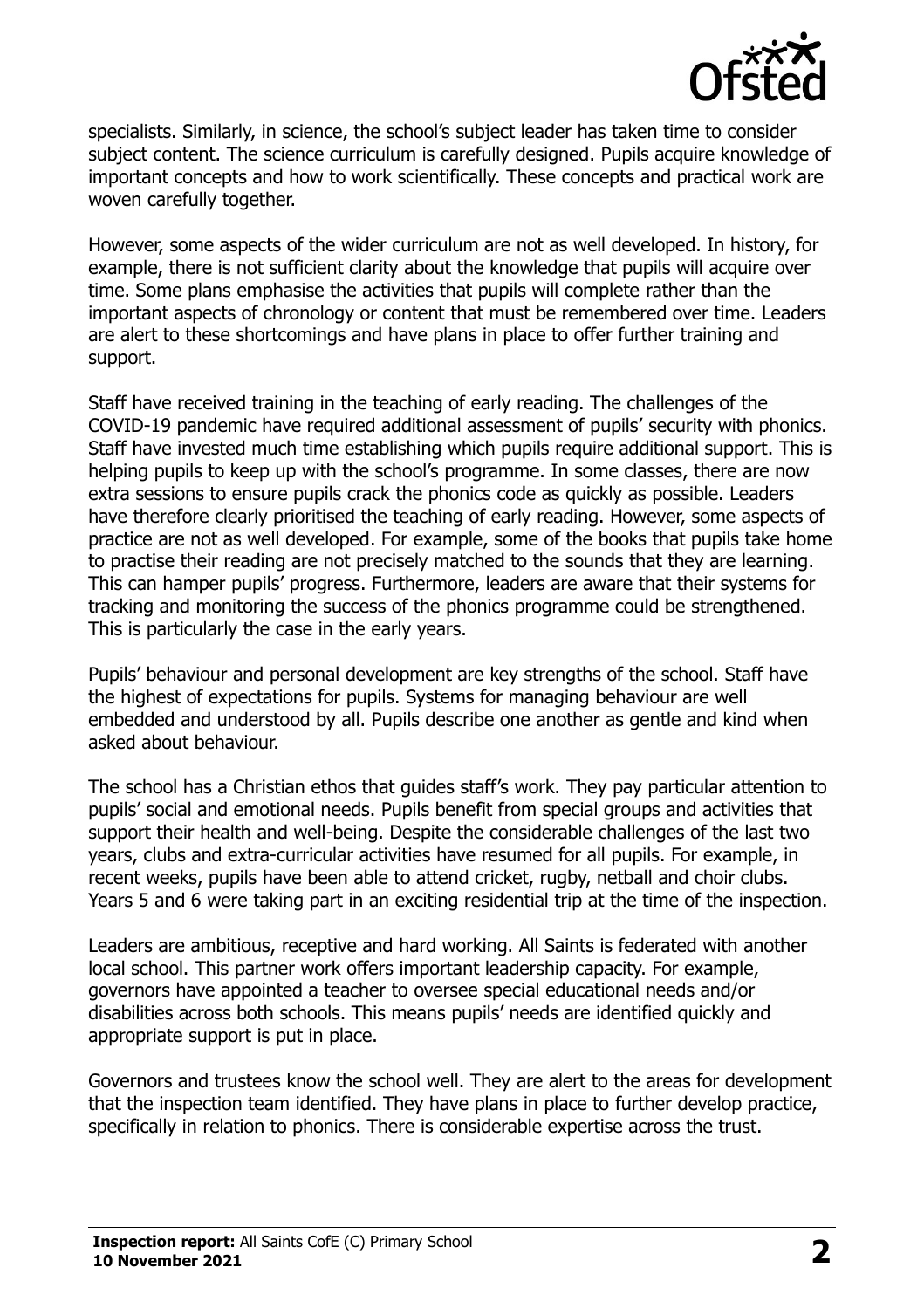

Staff are proud to work at the school and say that leaders are attentive to workload and their well-being. They appreciate the support they receive from leaders and the John Taylor Multi-Academy Trust.

In discussion with the headteacher, the inspectors agreed that the teaching of early reading and the wider curriculum may usefully serve as a focus for the next inspection.

## **Safeguarding**

The arrangements for safeguarding are effective.

Staff and leaders have received appropriate safeguarding training. Teachers and governors are alert to the latest safeguarding policies and guidance. Leaders have also liaised with parents in recent months to discuss the teaching of relationships, sex and health education. The curriculum is structured in such a way that pupils are taught how to stay safe. For example, the school has a dedicated scheme for teaching relationships and health education. Staff are very attentive to pupils' well-being.

## **What does the school need to do to improve?**

#### **(Information for the school and appropriate authority)**

- Systems for tracking phonics in the early years could be stronger. Leaders are not fully aware of the outcomes of assessments that are taking place in the early years. This hampers their ability to monitor the success of the programme and intervene should any child fall behind. Leaders should monitor this group of children more closely and be alert to any arising needs.
- The books that children take home to practise their phonics are not all precisely matched to the sounds that they are learning. This can hamper children's progress. Trustees' and leaders' plans to address this should now be accelerated.
- Some curriculum plans lack detail about the precise knowledge that pupils will acquire over time. As a result, teaching activities can be emphasised over important content. This means that important aspects such as chronology in history are not as well embedded in pupils' understanding. Leaders should work with staff to further review the body of knowledge that pupils acquire over time in some curriculum areas.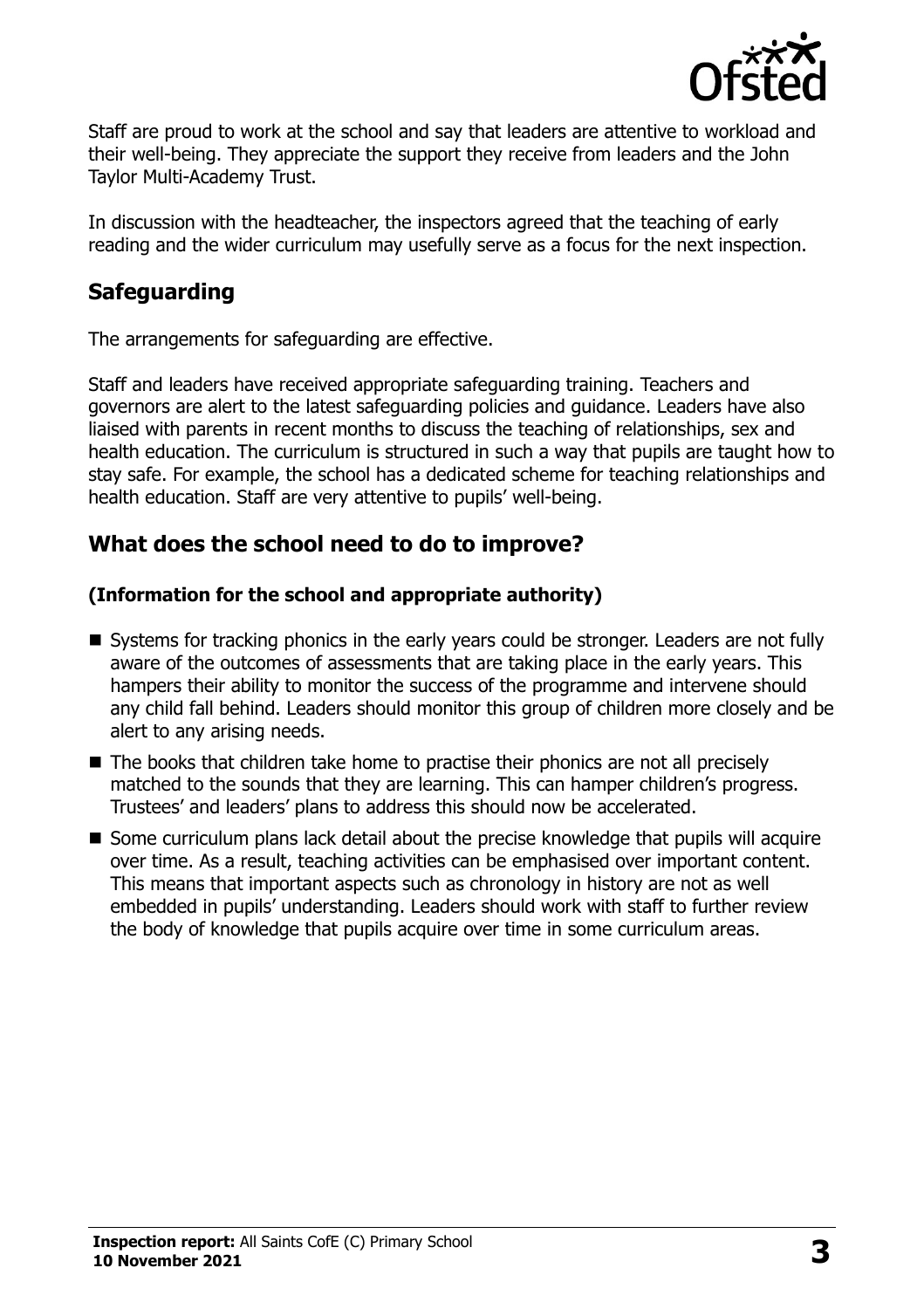

## **Background**

When we have judged a school to outstanding, we will then normally go into the school about once every four years to confirm that the school outstanding. This is called a section 8 inspection of a good or outstanding school, because it is carried out under section 8 of the Education Act 2005. We do not give graded judgements on a section 8 inspection. However, if we find evidence that a school would now receive a higher or lower grade, then the next inspection will be a section 5 inspection. Usually this is within one to two years of the date of the section 8 inspection. If we have serious concerns about safeguarding, behaviour or the quality of education, we will deem the section 8 inspection as a section 5 inspection immediately.

This is the first section 8 inspection since we judged the predecessor school, All Saints Church of England School to be outstanding in July 2016.

#### **How can I feed back my views?**

You can use [Ofsted Parent View](https://parentview.ofsted.gov.uk/) to give Ofsted your opinion on your child's school, or to find out what other parents and carers think. We use information from Ofsted Parent View when deciding which schools to inspect, when to inspect them and as part of their inspection.

The Department for Education has further quidance on how to complain about a school.

If you are the school and you are not happy with the inspection or the report, you can [complain to Ofsted.](https://www.gov.uk/complain-ofsted-report)

### **Further information**

You can search for [published performance information](http://www.compare-school-performance.service.gov.uk/) about the school.

In the report, ['disadvantaged pupils'](http://www.gov.uk/guidance/pupil-premium-information-for-schools-and-alternative-provision-settings) refers to those pupils who attract government pupil premium funding: pupils claiming free school meals at any point in the last six years and pupils in care or who left care through adoption or another formal route.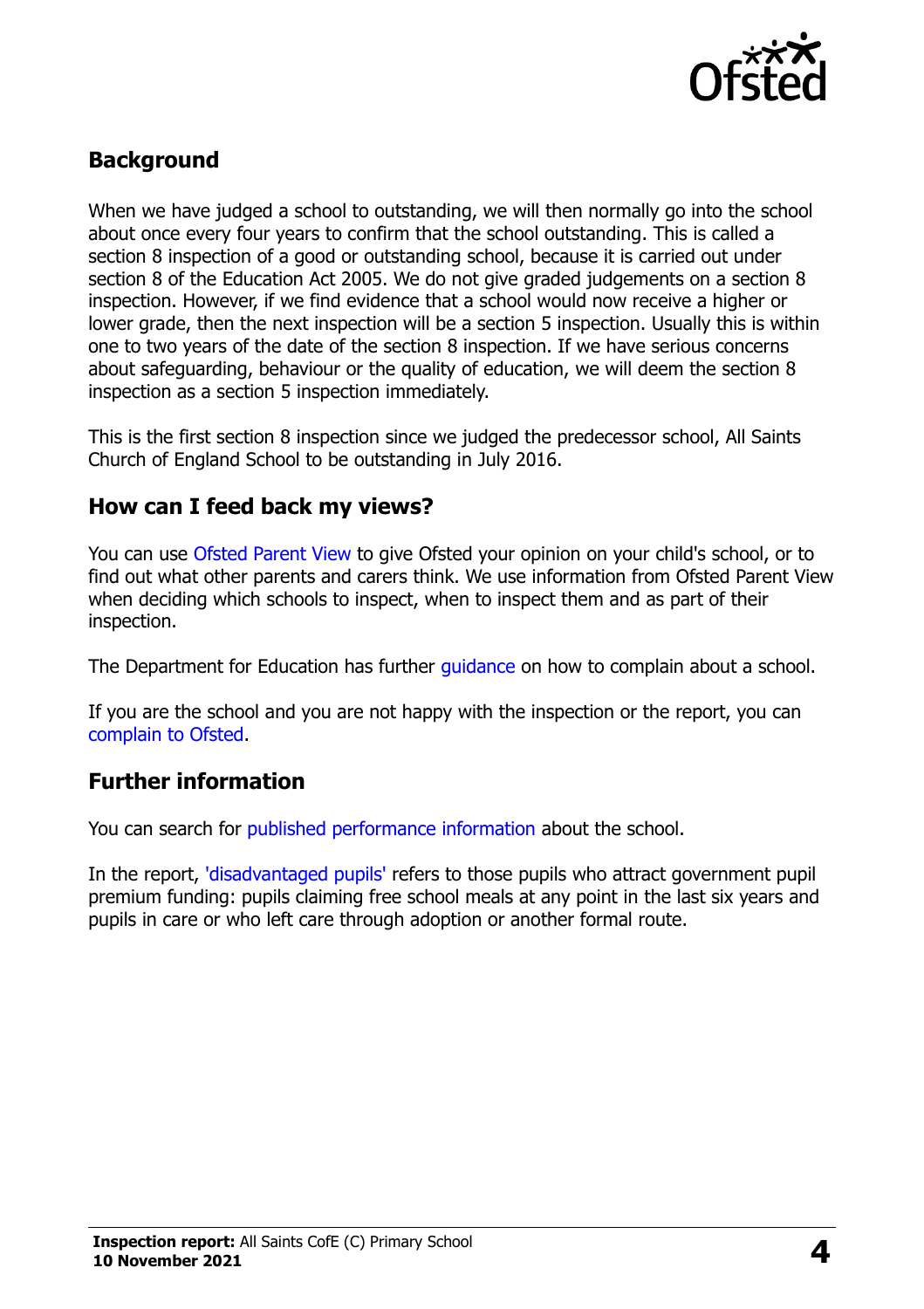

## **School details**

| Unique reference number             | 146295                                |
|-------------------------------------|---------------------------------------|
| <b>Local authority</b>              | <b>Staffordshire</b>                  |
| <b>Inspection number</b>            | 10209034                              |
| <b>Type of school</b>               | Primary                               |
| <b>School category</b>              | Academy converter                     |
| Age range of pupils                 | 4 to 11                               |
| <b>Gender of pupils</b>             | Mixed                                 |
| Number of pupils on the school roll | 115                                   |
| <b>Appropriate authority</b>        | Board of trustees                     |
| <b>Chair of trust</b>               | <b>Gareth Moss</b>                    |
| <b>Headteacher</b>                  | Jodie Jones                           |
| Website                             | http://www.theforestfederation.co.uk/ |
| Date of previous inspection         | Not previously inspected              |

## **Information about this school**

- The school is a part of the John Taylor Multi-Academy Trust.
- All Saints has a Christian religious character. As such, it last received a section 48 inspection of its denominational education and collective worship on 4 February 2016. The school's next section 48 inspection will be within eight years of the last.
- The school is federated with Needwood Church of England Primary school. Together the two schools form 'The Forest Family'. The schools share a local governing body and a headteacher.
- The school's former headteacher left All Saints in July 2021. The school has appointed an acting headteacher and acting deputy headteacher for the autumn term. A new substantive headteacher will take up post on 1 January 2022.
- The school offers wraparound childcare before and after school. This care is managed by the governing body.
- All Saints Church of England Primary School converted to become an academy on 7 December 2018. When its predecessor school, All Saints Church of England Primary School, was last inspected by Ofsted, it was judged to be outstanding overall.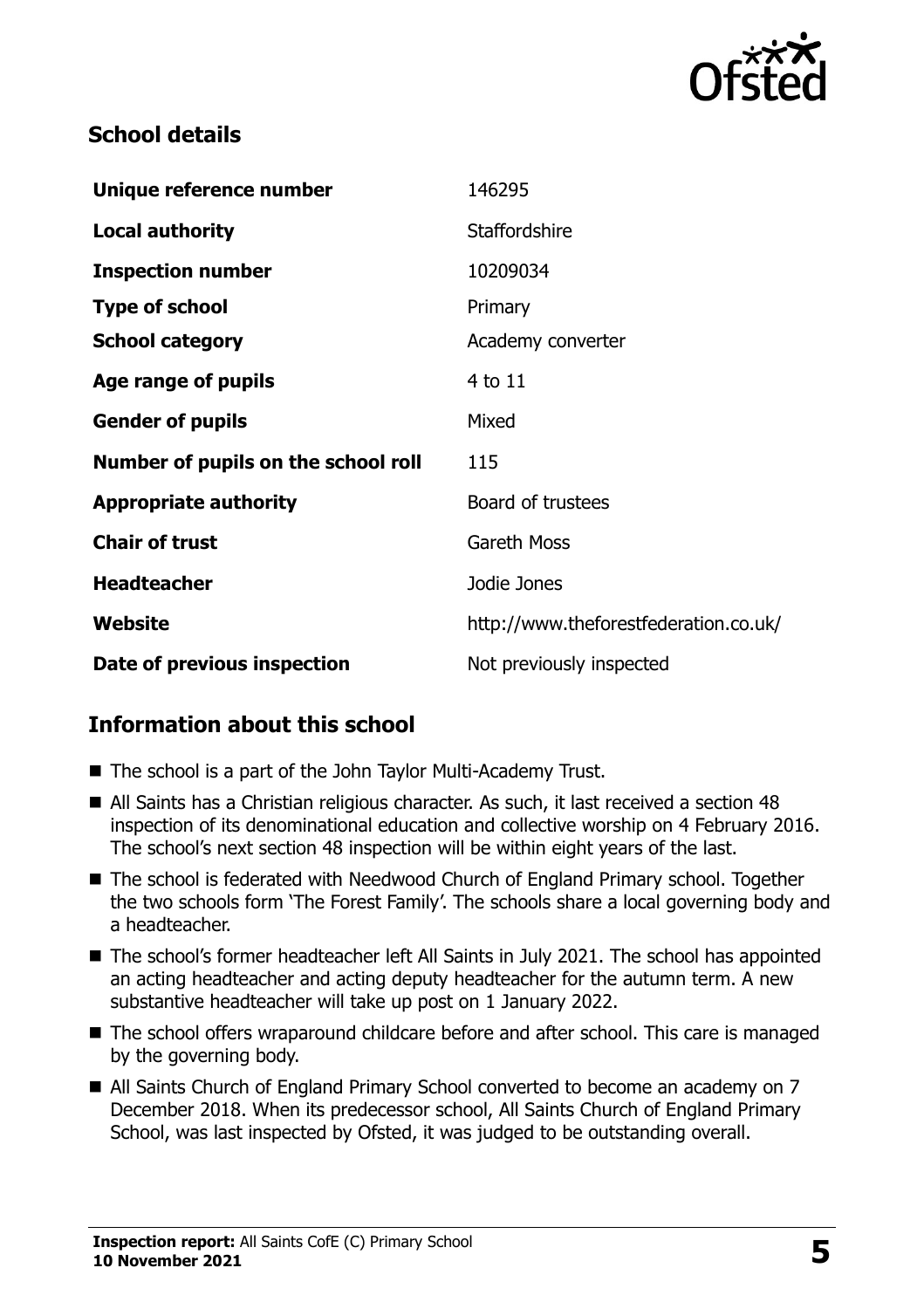

## **Information about this inspection**

- This was the first routine inspection the school has received since the COVID-19 pandemic began. Inspectors discussed the impact of the pandemic with school leaders and have taken that into account in their evaluation.
- Inspectors met with the following leaders during the inspection: trustees, governors, the chief executive officer, the chair of the board of trustees, the school improvement partner, the headteacher, the deputy headteacher, subject leaders and the office manager.
- Deep dives were conducted in the following subjects: reading, mathematics and history. To explore the effectiveness of these curriculum areas inspectors: spoke to senior leaders to understand their aims and rationale for overall curriculum design; met with subject leaders to explore long- and medium-term thinking; visited lessons to see the curriculum in action and consider the activities chosen by teachers; considered work in pupils' books; and talked to teachers and pupils about their experience and understanding of the curriculum.
- Inspectors reviewed responses to staff and pupil surveys. Inspectors also took account of responses, including written free-text submissions, to our Ofsted questionnaire, Parent View.
- To determine the effectiveness of safeguarding inspectors: reviewed the single central record; met with the designated safeguarding lead to discuss record-keeping and training; talked to staff about safeguarding training and how pupils are taught safety through the curriculum; and reviewed exclusion and attendance records.

#### **Inspection team**

Jonathan Keay, lead inspector **Her Majesty's Inspector** 

Andrew Orgill **Andrew Orgill Contract Contract Contract Contract Contract Contract Contract Contract Contract Contract Contract Contract Contract Contract Contract Contract Contract Contract Contract Contract Contract Co**